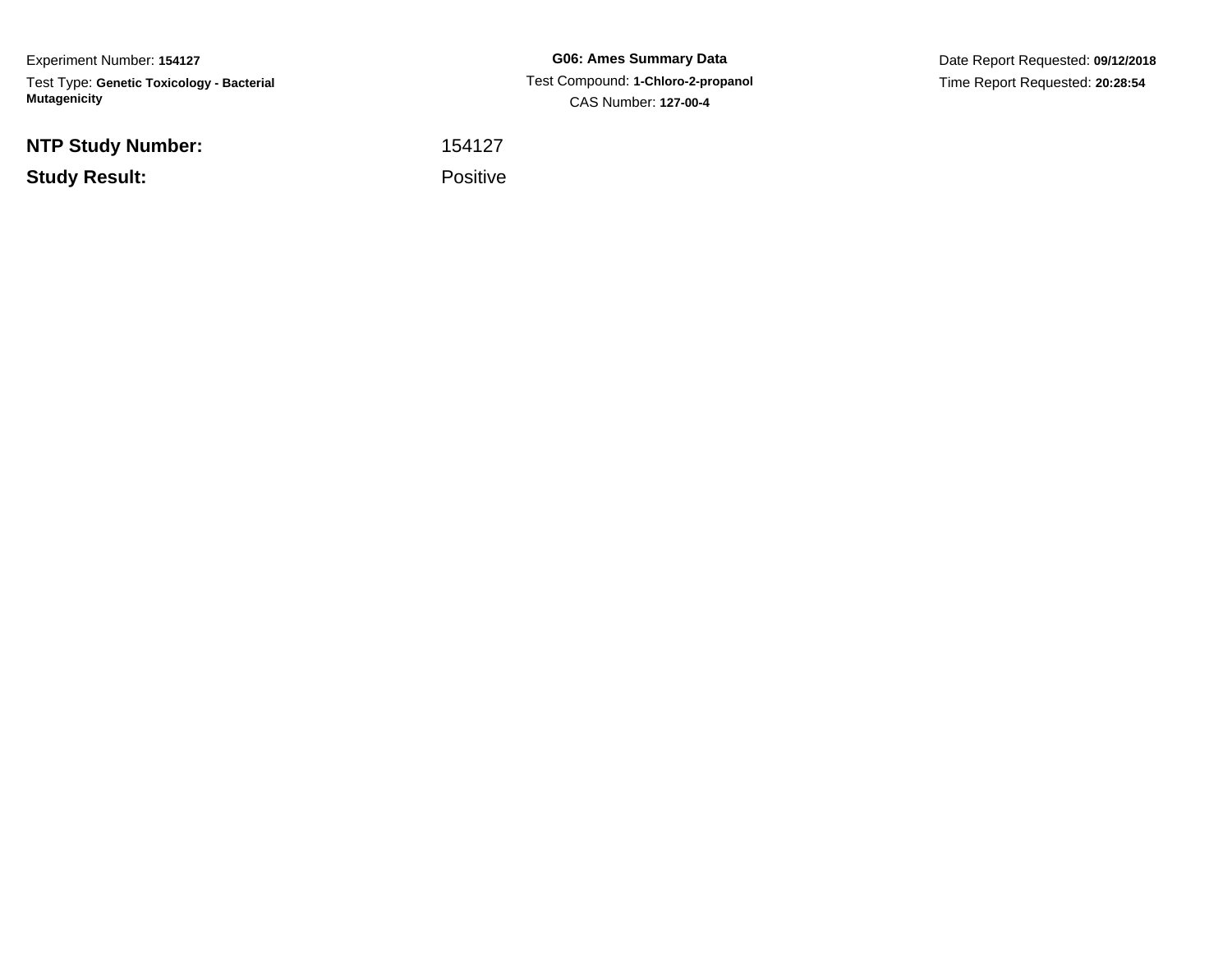# Experiment Number: **154127**

Test Type: **Genetic Toxicology - Bacterial Mutagenicity**

## **G06: Ames Summary Data** Test Compound: **1-Chloro-2-propanol**CAS Number: **127-00-4**

| Strain: TA100                 |                   |                   |                        |                        |                     |
|-------------------------------|-------------------|-------------------|------------------------|------------------------|---------------------|
| Dose (ug/Plate)               | <b>Without S9</b> | <b>Without S9</b> | <b>With 10% Rat S9</b> | <b>With 10% Rat S9</b> | With 10% Hamster S9 |
| Vehicle Control <sup>1</sup>  | $89 \pm 7.3$      | $115 \pm 8.0$     | $93 \pm 2.4$           | $93 \pm 5.5$           | $85 \pm 7.3$        |
| 100.0                         | $100 \pm 5.3$     | $97 \pm 4.1$      | $94 \pm 7.9$           | $101 \pm 5.1$          | $90 \pm 0.7$        |
| 333.0                         | $102 \pm 4.1$     | $113 \pm 5.3$     | $101 \pm 4.0$          | $104 \pm 2.5$          | $104 \pm 6.4$       |
| 1000.0                        | $98 \pm 3.2$      | $106 \pm 3.3$     | $85 \pm 1.9$           | $122 \pm 7.7$          | $93 \pm 4.3$        |
| 3333.0                        | $111 \pm 3.5$     | $141 \pm 8.4$     | $120 \pm 6.2$          | $149 \pm 13.4$         | $112 \pm 4.3$       |
| 6667.0                        |                   |                   | $151 \pm 4.7$          | $176 \pm 5.9$          | $128 \pm 5.0$       |
| 10000.0                       | $194 \pm 0.7$     | $195 \pm 6.4$     |                        |                        |                     |
| <b>Trial Summary</b>          | Equivocal         | Equivocal         | Equivocal              | <b>Weakly Positive</b> | Equivocal           |
| Positive Control <sup>2</sup> |                   |                   |                        |                        | $721 \pm 11.4$      |
| Positive Control <sup>3</sup> | $343 \pm 19.5$    | $329 \pm 7.3$     |                        |                        |                     |
| Positive Control <sup>4</sup> |                   |                   | $452 \pm 20.0$         | $466 \pm 47.8$         |                     |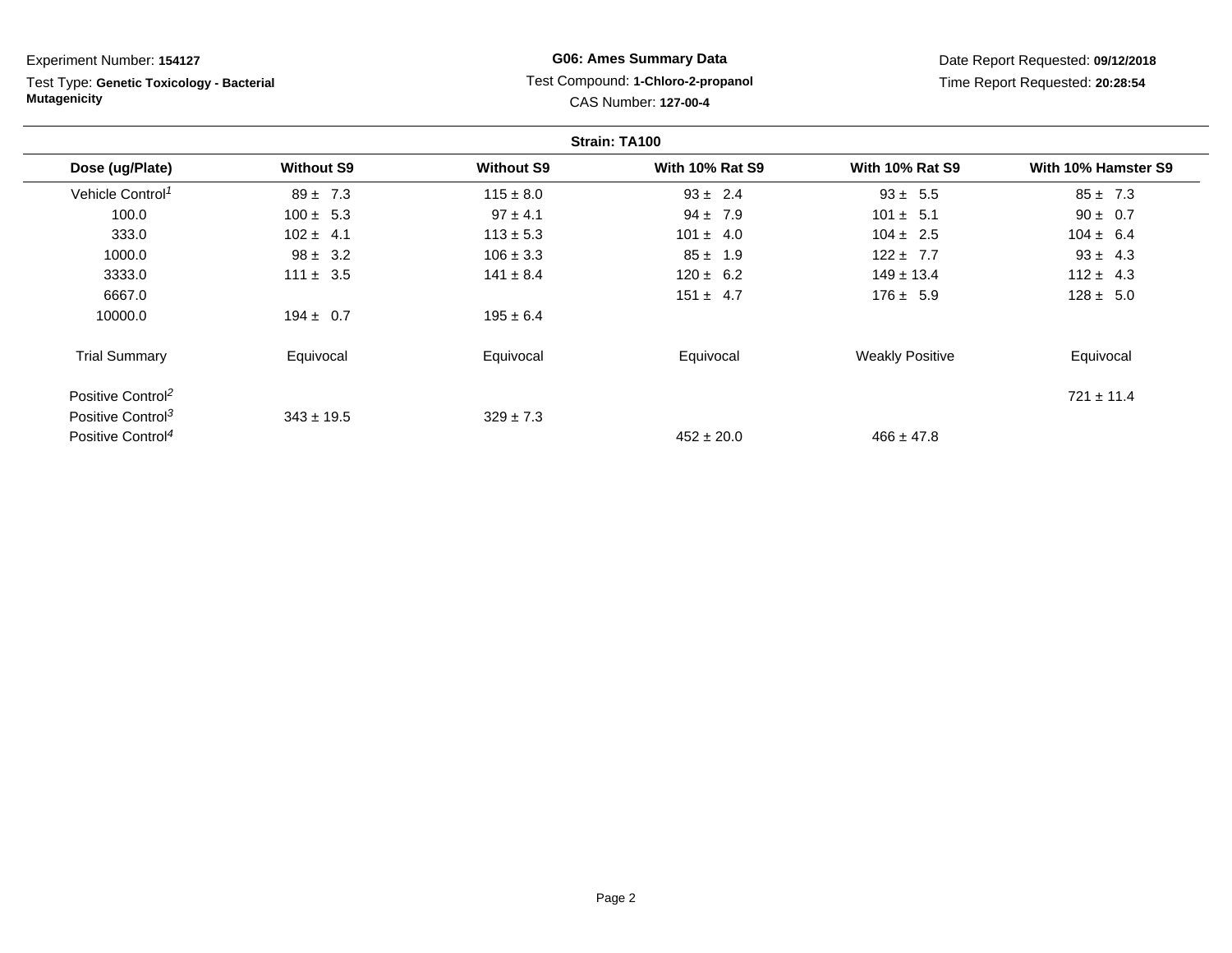### Experiment Number: **154127**

Test Type: **Genetic Toxicology - Bacterial Mutagenicity**

**G06: Ames Summary Data** Test Compound: **1-Chloro-2-propanol**CAS Number: **127-00-4**

Date Report Requested: **09/12/2018**Time Report Requested: **20:28:54**

#### **Strain: TA100**

| Dose (ug/Plate)               | With 10% Hamster S9 |
|-------------------------------|---------------------|
| Vehicle Control <sup>1</sup>  | $112 \pm 14.9$      |
| 100.0                         | $94 \pm 8.8$        |
| 333.0                         | $127 \pm 6.4$       |
| 1000.0                        | $122 \pm 2.6$       |
| 3333.0                        | $156 \pm 6.1$       |
| 6667.0                        |                     |
| 10000.0                       | $163 \pm 7.6$       |
| <b>Trial Summary</b>          | Equivocal           |
| Positive Control <sup>2</sup> | $363 \pm 20.8$      |
| Positive Control <sup>3</sup> |                     |
| Positive Control <sup>4</sup> |                     |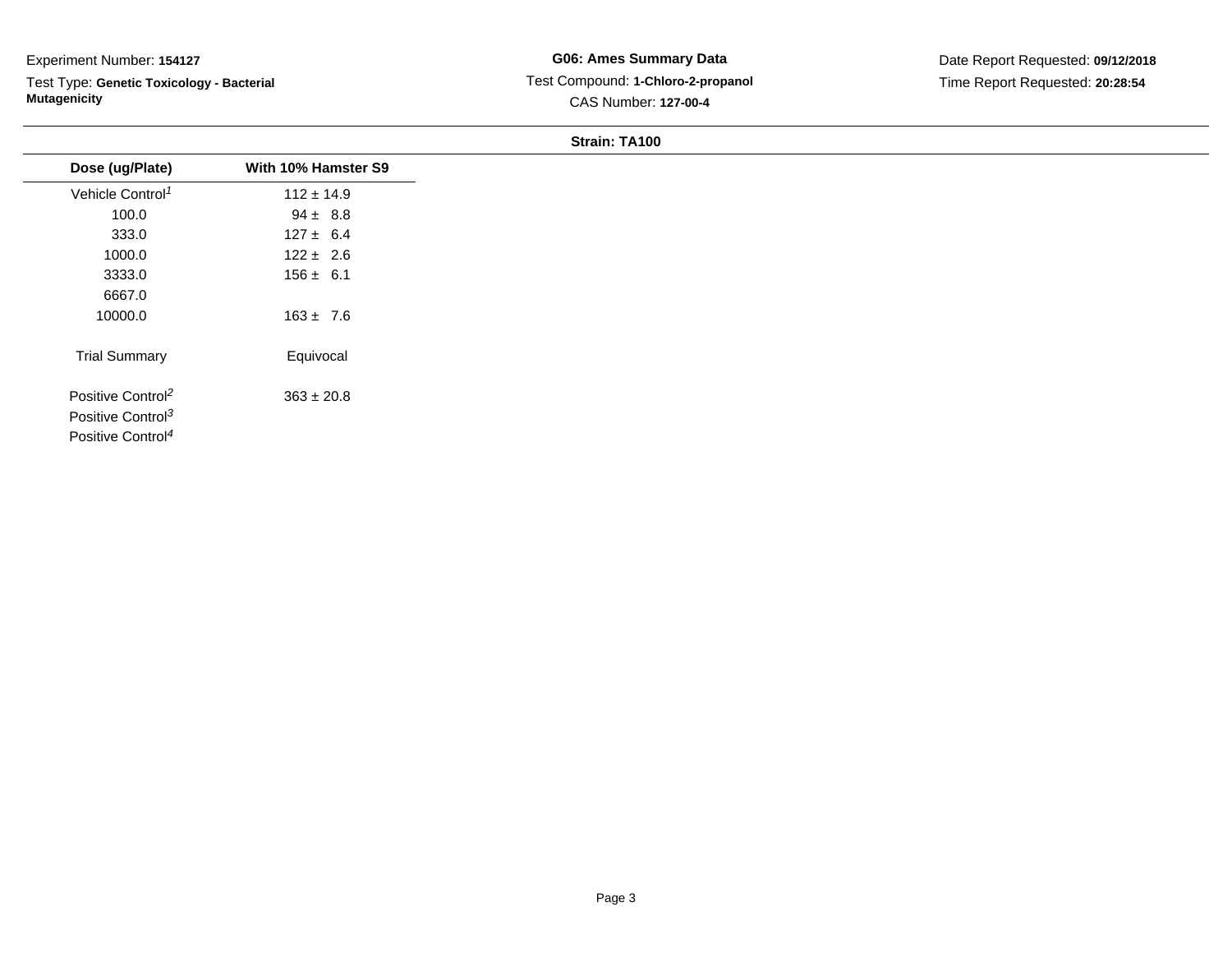Experiment Number: **154127**Test Type: **Genetic Toxicology - Bacterial Mutagenicity**

### **G06: Ames Summary Data** Test Compound: **1-Chloro-2-propanol**CAS Number: **127-00-4**

| Strain: TA1535                |                   |                   |                        |                        |                     |
|-------------------------------|-------------------|-------------------|------------------------|------------------------|---------------------|
| Dose (ug/Plate)               | <b>Without S9</b> | <b>Without S9</b> | <b>With 10% Rat S9</b> | <b>With 10% Rat S9</b> | With 10% Hamster S9 |
| Vehicle Control <sup>1</sup>  | $18 \pm 0.3$      | $17 \pm 2.2$      | $7 \pm 1.5$            | $6 \pm 0.3$            | $13 \pm 2.2$        |
| 100.0                         | $19 \pm 1.9$      | $21 \pm 3.5$      | $10 \pm 1.9$           | $10 \pm 2.1$           | $10 \pm 1.2$        |
| 333.0                         | $21 \pm 2.0$      | $25 \pm 3.8$      | $10 \pm 0.6$           | $13 \pm 1.5$           | $14 \pm 3.2$        |
| 1000.0                        | $29 \pm 3.7$      | $25 \pm 1.3$      | $22 \pm 1.5$           | $21 \pm 1.7$           | $22 \pm 3.0$        |
| 3333.0                        | $51 \pm 2.9$      | $62 \pm 3.5$      | $50 \pm 2.2$           | $44 \pm 3.5$           | $51 \pm 1.2$        |
| 6667.0                        |                   |                   | $83 \pm 3.5$           | $65 \pm 2.1$           | $67 \pm 3.2$        |
| 10000.0                       | $92 \pm 2.3$      | $125 \pm 10.8$    |                        |                        |                     |
| <b>Trial Summary</b>          | Positive          | Positive          | Positive               | Positive               | Positive            |
| Positive Control <sup>2</sup> |                   |                   |                        |                        | $79 \pm 7.0$        |
| Positive Control <sup>3</sup> | $199 \pm 11.4$    | $171 \pm 16.5$    |                        |                        |                     |
| Positive Control <sup>5</sup> |                   |                   | $116 \pm 8.1$          | $124 \pm 2.0$          |                     |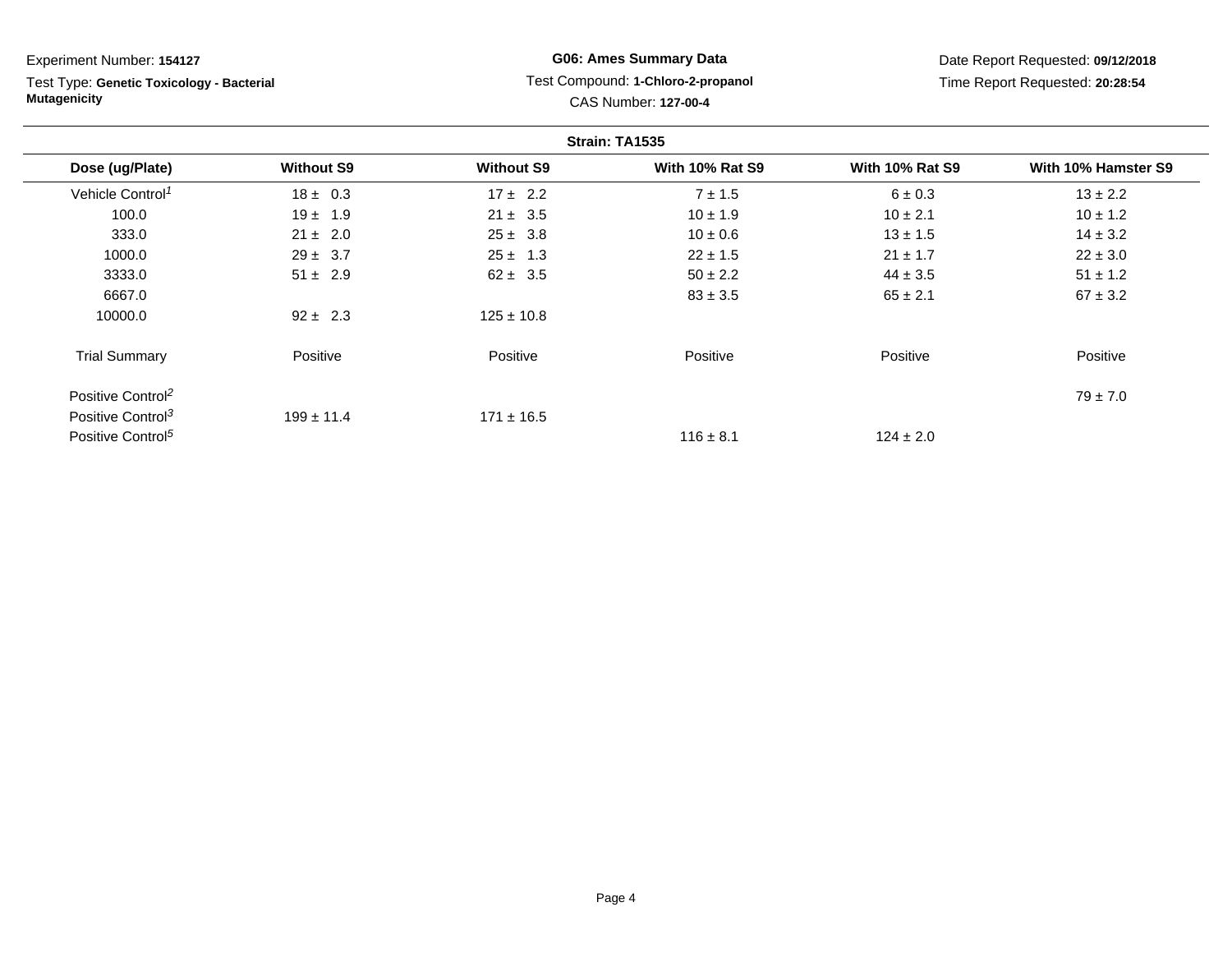### Experiment Number: **154127**

Test Type: **Genetic Toxicology - Bacterial Mutagenicity**

**G06: Ames Summary Data** Test Compound: **1-Chloro-2-propanol**CAS Number: **127-00-4**

Date Report Requested: **09/12/2018**Time Report Requested: **20:28:54**

#### **Strain: TA1535**

| Dose (ug/Plate)               | With 10% Hamster S9 |
|-------------------------------|---------------------|
| Vehicle Control <sup>1</sup>  | $9 \pm 1.0$         |
| 100.0                         | $15 \pm 4.0$        |
| 333.0                         | $19 \pm 0.9$        |
| 1000.0                        | $23 \pm 1.8$        |
| 3333.0                        | $67 \pm 3.5$        |
| 6667.0                        | $110 \pm 2.8$       |
| 10000.0                       |                     |
| <b>Trial Summary</b>          | Positive            |
| Positive Control <sup>2</sup> | $69 \pm 11.8$       |
| Positive Control <sup>3</sup> |                     |
| Positive Control <sup>5</sup> |                     |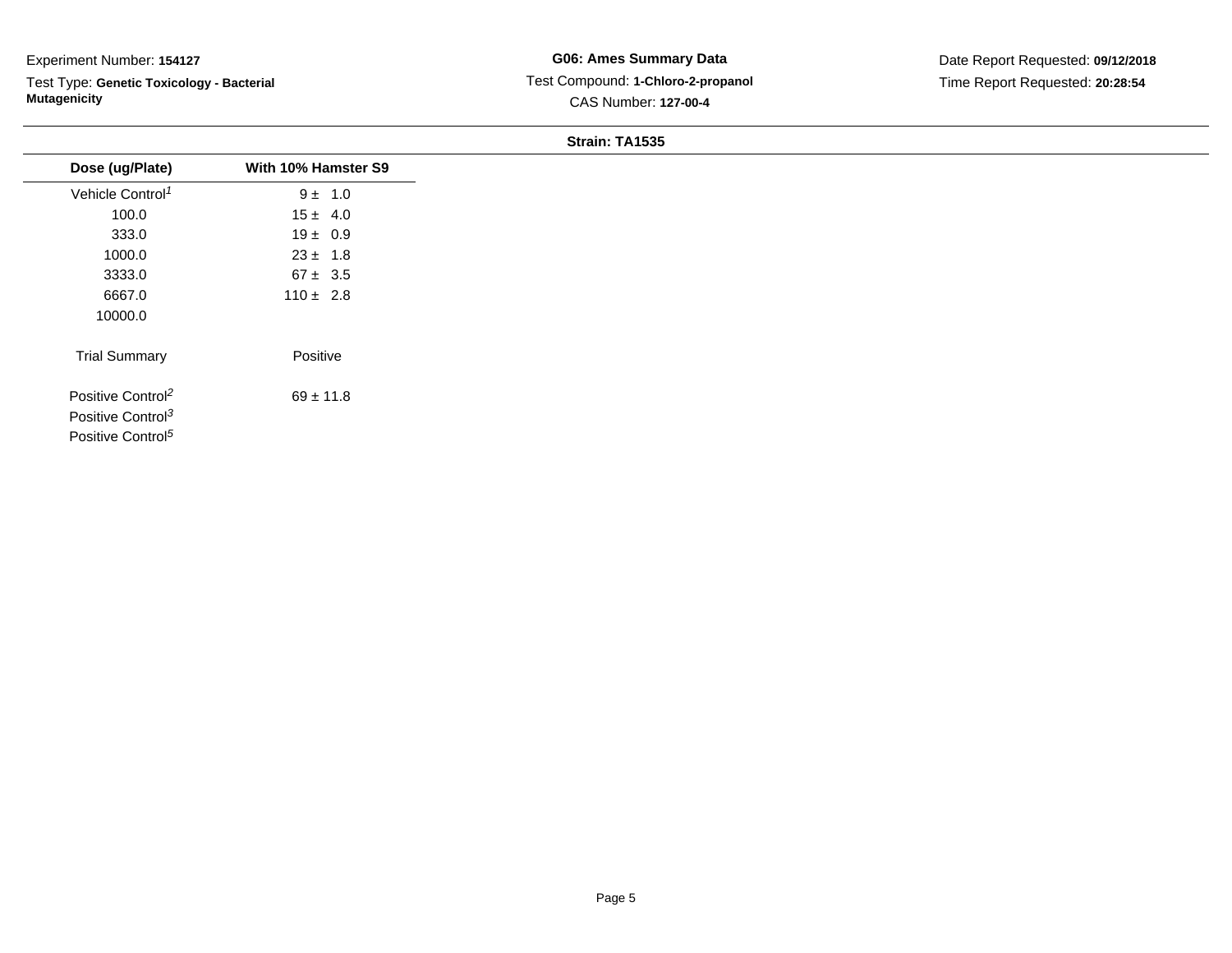| Experiment Number: 154127 |  |  |
|---------------------------|--|--|
|---------------------------|--|--|

Test Type: **Genetic Toxicology - Bacterial Mutagenicity**

### **G06: Ames Summary Data** Test Compound: **1-Chloro-2-propanol**CAS Number: **127-00-4**

| <b>Strain: TA97</b>           |                   |                        |                     |  |
|-------------------------------|-------------------|------------------------|---------------------|--|
| Dose (ug/Plate)               | <b>Without S9</b> | <b>With 10% Rat S9</b> | With 10% Hamster S9 |  |
| Vehicle Control <sup>1</sup>  | $102 \pm 9.2$     | $102 \pm 7.8$          | $135 \pm 4.2$       |  |
| 100.0                         | $85 \pm 12.1$     | $130 \pm 7.2$          | $108 \pm 8.1$       |  |
| 333.0                         | $71 \pm 9.8$      | $104 \pm 3.5$          | $97 \pm 8.5$        |  |
| 1000.0                        | $76 \pm 1.0$      | $79 \pm 9.2$           | $68 \pm 4.2$        |  |
| 3333.0                        | $81 \pm 11.3$     | $111 \pm 10.0$         | $97 \pm 4.1$        |  |
| 6667.0                        |                   | $104 \pm 9.3$          | $17 \pm 4.3$        |  |
| 10000.0                       | $102 \pm 0.6$     |                        |                     |  |
| <b>Trial Summary</b>          | Negative          | Negative               | Negative            |  |
| Positive Control <sup>4</sup> |                   |                        | $783 \pm 65.7$      |  |
| Positive Control <sup>5</sup> |                   | $848 \pm 48.6$         |                     |  |
| Positive Control <sup>6</sup> | $276 \pm 16.2$    |                        |                     |  |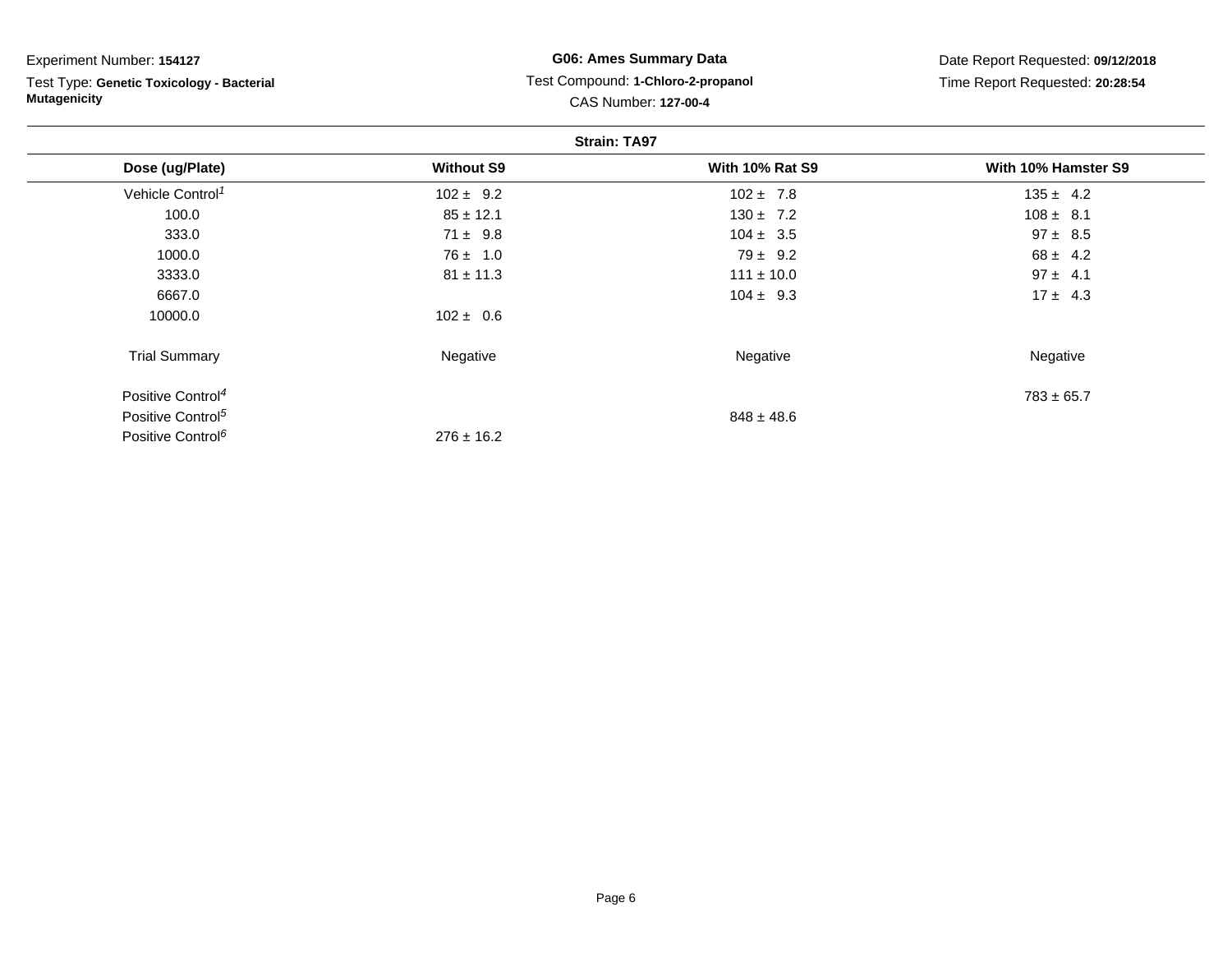| Experiment Number: 154127 |  |  |
|---------------------------|--|--|
|---------------------------|--|--|

Test Type: **Genetic Toxicology - Bacterial Mutagenicity**

### **G06: Ames Summary Data** Test Compound: **1-Chloro-2-propanol** CAS Number: **127-00-4**

| <b>Strain: TA98</b>           |                   |                        |                     |  |
|-------------------------------|-------------------|------------------------|---------------------|--|
| Dose (ug/Plate)               | <b>Without S9</b> | <b>With 10% Rat S9</b> | With 10% Hamster S9 |  |
| Vehicle Control <sup>1</sup>  | $18 \pm 2.0$      | $27 \pm 3.2$           | $22 \pm 4.4$        |  |
| 100.0                         | $14 \pm 4.3$      | $21 \pm 2.2$           | $26 \pm 0.6$        |  |
| 333.0                         | $19 \pm 2.0$      | $21 \pm 3.9$           | $28 \pm 0.0$        |  |
| 1000.0                        | $18 \pm 4.5$      | $21 \pm 0.9$           | $17 \pm 0.3$        |  |
| 3333.0                        | $20 \pm 1.8$      | $20 \pm 4.1$           | $17 \pm 2.6$        |  |
| 6667.0                        |                   | $27 \pm 1.2$           | $14 \pm 1.5$        |  |
| 10000.0                       | $16 \pm 0.9$      |                        |                     |  |
| <b>Trial Summary</b>          | Negative          | Negative               | Negative            |  |
| Positive Control <sup>7</sup> |                   |                        | $151 \pm 5.9$       |  |
| Positive Control <sup>2</sup> |                   | $157 \pm 10.1$         |                     |  |
| Positive Control <sup>8</sup> | $117 \pm 0.9$     |                        |                     |  |